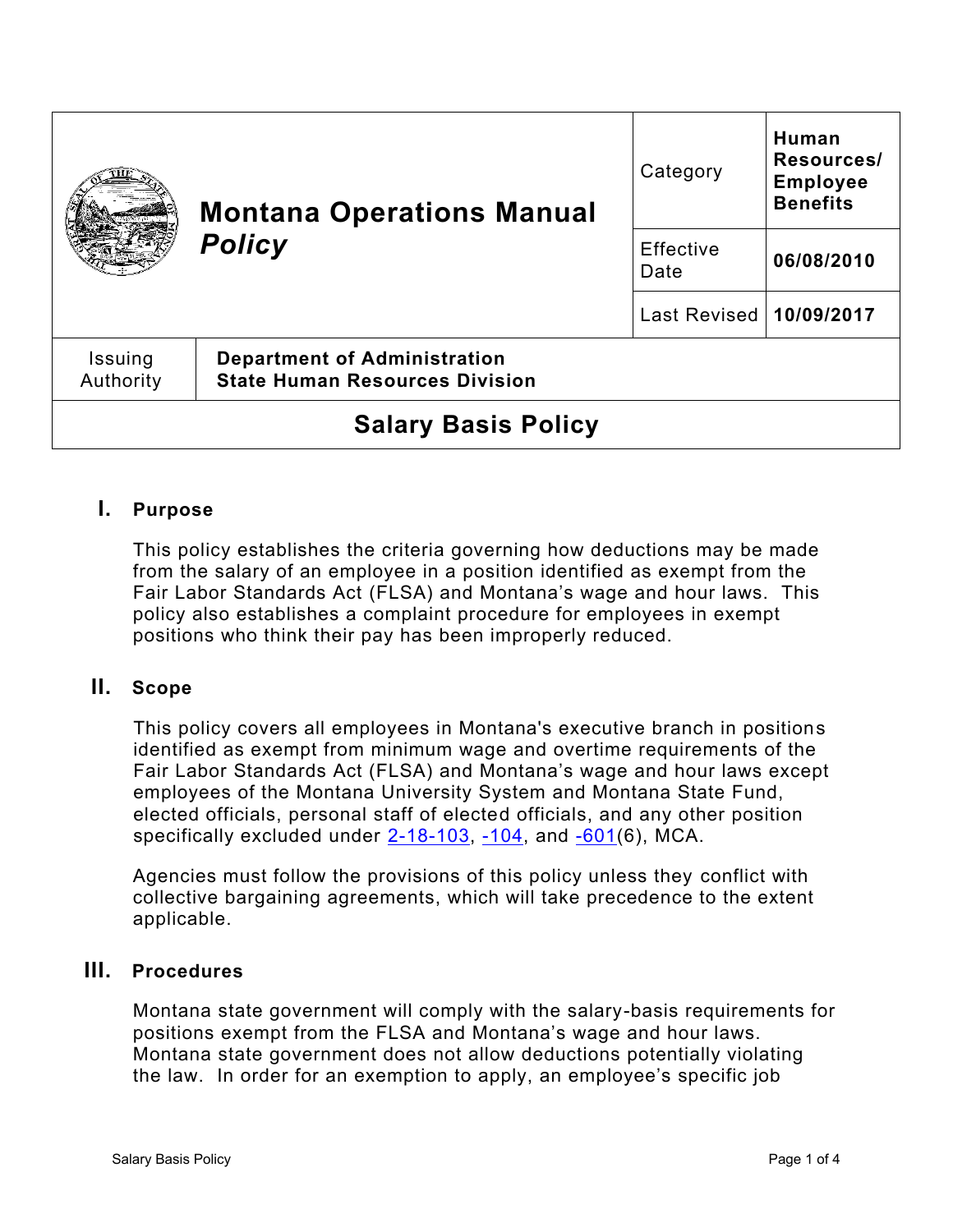duties and salary must meet all the requirements outlined by the U.S. Department of Labor and Montana's Department of Labor and Industry.

Agency managers may provide additional compensation, such as one-time, lump-sum payments, to an employee in an exempt position without losing the exemption or violating the salary-basis requirement. Additional compensation must comply with the Broadband Pay Plan Policy as well as any agency-specific pay plan rules.

### **A. Salary-Basis Requirement**

- 1. An employee is considered to be paid on a "salary basis" if the employee regularly receives each pay period a predetermined amount constituting all or part of the employee's compensation. This amount may not be reduced because of variations in the quality or quantity of the work performed.
- 2. Subject to the permissible deductions provided in section B, an exempt employee must receive the full salary for any week in which the employee performs any work without regard to the number of days or hours worked.
- 3. An employee is not paid on a salary basis if deductions from the employee's predetermined compensation are made for absences occasioned by the employer or by the operating requirements of the agency. If the employee is ready, willing, and able to work, deductions may not be made for time when work is not available. Employees in exempt positions do not need to be paid for any workweek in which they perform no work.
- 4. Agency managers are prohibited from making improper deductions from the salaries of employees in exempt positions. The salarybasis method of payment allows appropriate leave-bank deductions, such as sick leave, annual leave, and compensatory time. The salary basis policy also permits the deductions outlined in section B.

#### **B. Permissible Deductions**

- 1. Deductions from pay are permissible when an employee in an exempt position:
	- a. starts or ends employment with an agency on a day in the middle of the workweek;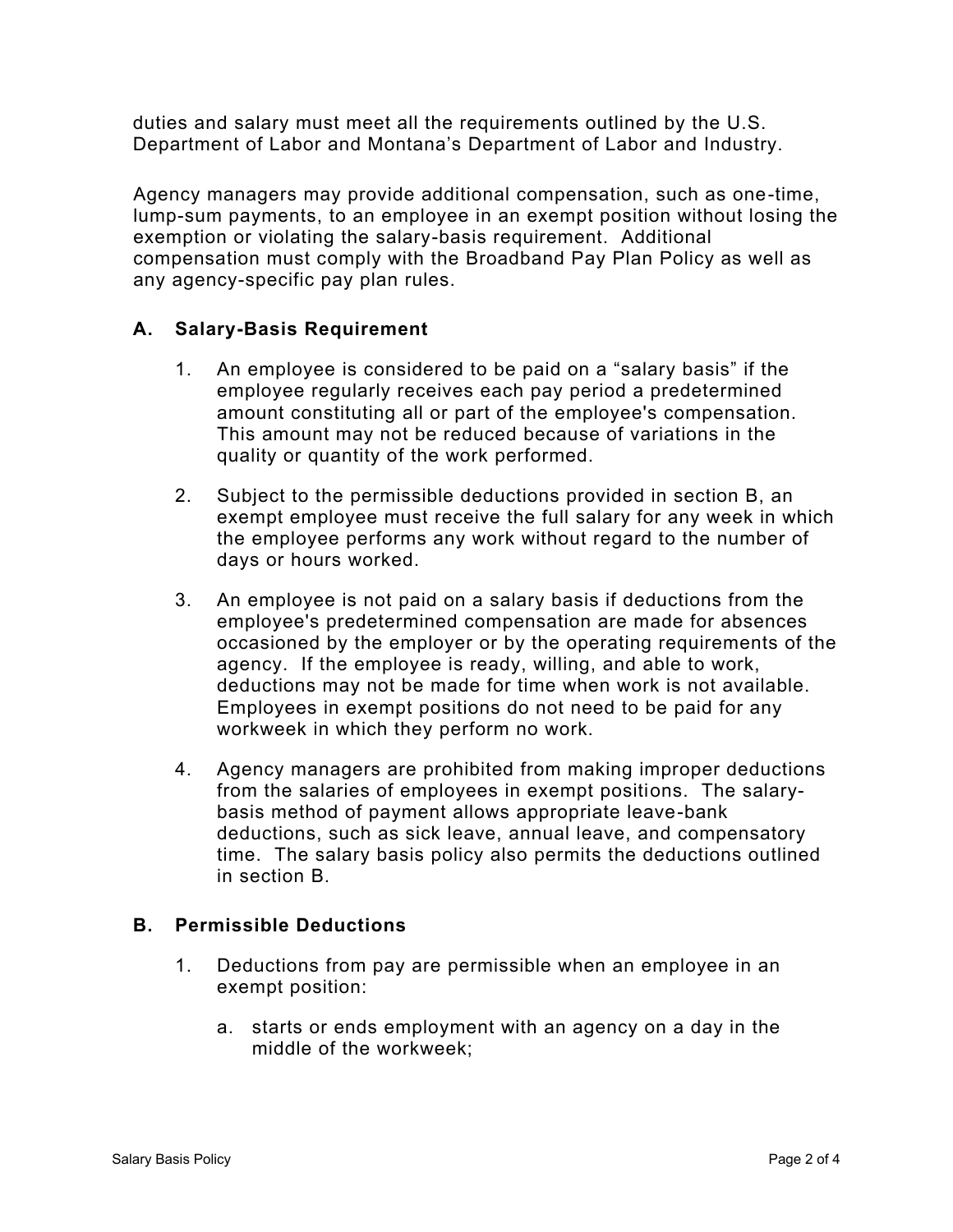- b. takes unpaid leave under the Family and Medical Leave Act (FMLA);
- c. is absent from work for one or more full days for illness, disability, or personal reasons other than sickness or disability;
- d. is absent from work for illness or disability if the deduction is made in accordance with the Sick Leave Policy or State workers' compensation law;
- e. has penalties imposed for infractions of safety rules of major significance; or
- f. receives an unpaid disciplinary suspensions of one or more full days imposed in good faith for workplace conduct rule infractions.
- 2. Executive branch employees in exempt positions will continue to meet the salary-basis requirements under the FLSA when their weekly pay is reduced for time during a leave-without-pay status of less than one workday for any of the following reasons:
	- a. permission for the use of accrued paid time off was not requested or the request was denied;
	- b. accrued leave has been exhausted; or
	- c. the employee chooses to use leave without pay (29 CFR 541.710).
- 3. Deductions from the pay of an employee for absences resulting from a budget-required furlough disqualify the employee from being paid on a salary basis **only** in the workweek when the furlough occurs and for which the employee's pay is accordingly reduced.

### **C. Complaint Procedure**

- 1. Employees in exempt positions who believe the agency made an improper deduction to their salary should immediately report this information to their supervisor or to another designated agency representative.
- 2. Agency management must promptly investigate reports of improper deductions. If an improper deduction occurred, agency management must reimburse the employee for the improper deduction. Management will process the reimbursement through the next regularly scheduled payroll cycle.